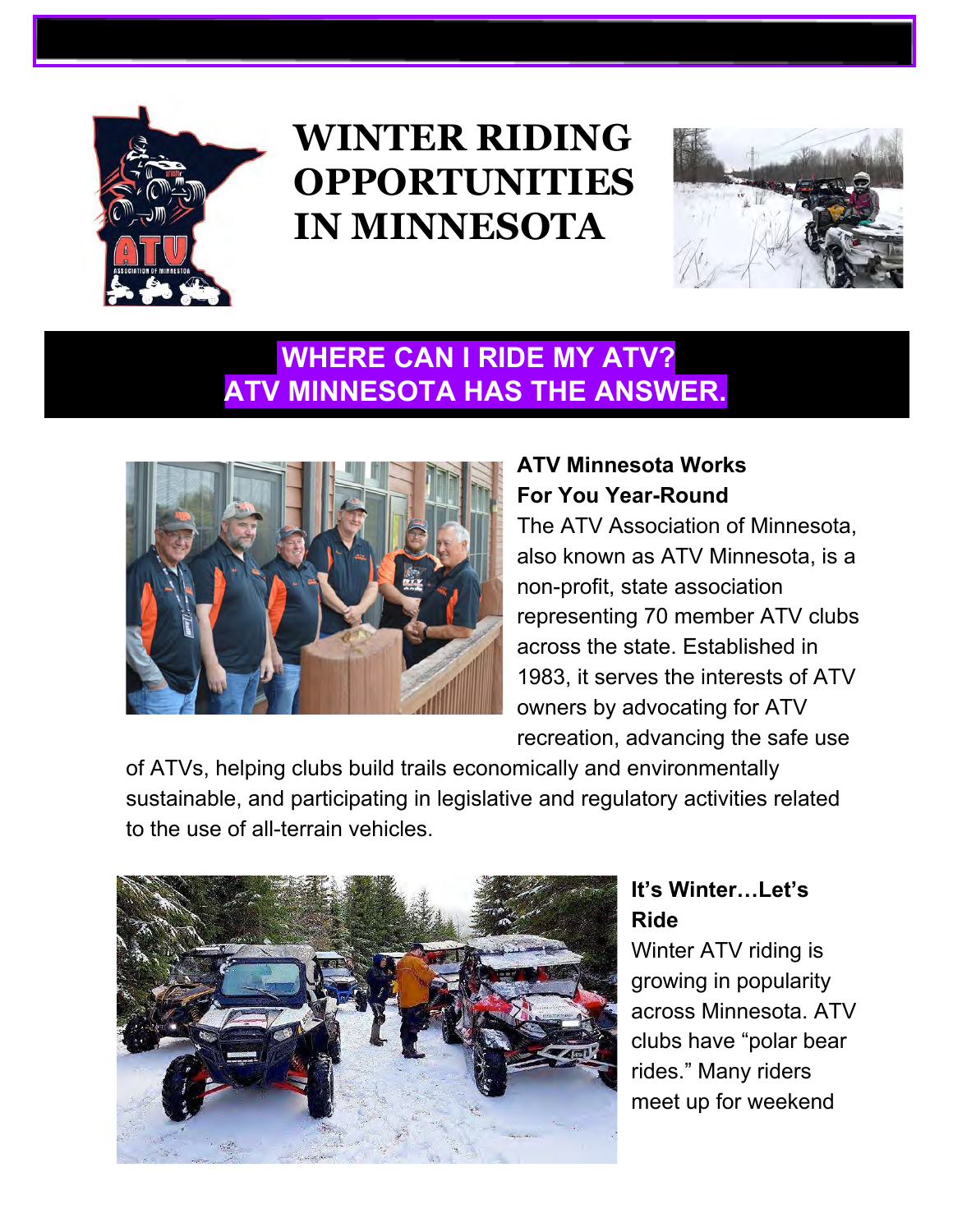rides posted on the Facebook pages of ATV clubs and user groups such as "Minnesota ATV Riders." There are plenty of places to ride legally and safely. Before you go, know what's open, and what's not. Always follow proper trail etiquette for winter riding, especially on dual-use trails open to snowmobiles and ATVs.

*Learn more at this link: [www.mndnr.gov/winterohv](http://www.mndnr.gov/winterohv)*



*This page of the Minnesota DNR website is titled "Winter OHV Riding in Minnesota." It lists some of the more popular trails open to ATVs in winter, with some cold-weather riding tips.*

#### **Start Here: 20 State ATV Trails Open Year-Round**

While most ATV trail systems close in October or mid-November, 20 trails are open year-round (see list below). They may include areas off limits to ATVs, including: 1) Grant-in-Aid snowmobile trails in the area, and 2) temporary trail closures due to big-game season, logging, and extreme weather that may cause washouts or blowdowns. You can see the complete list of State ATV Trails that are open during winter months, with their total miles and a link to their maps at: <https://www.dnr.state.mn.us/ohv/az.html> .

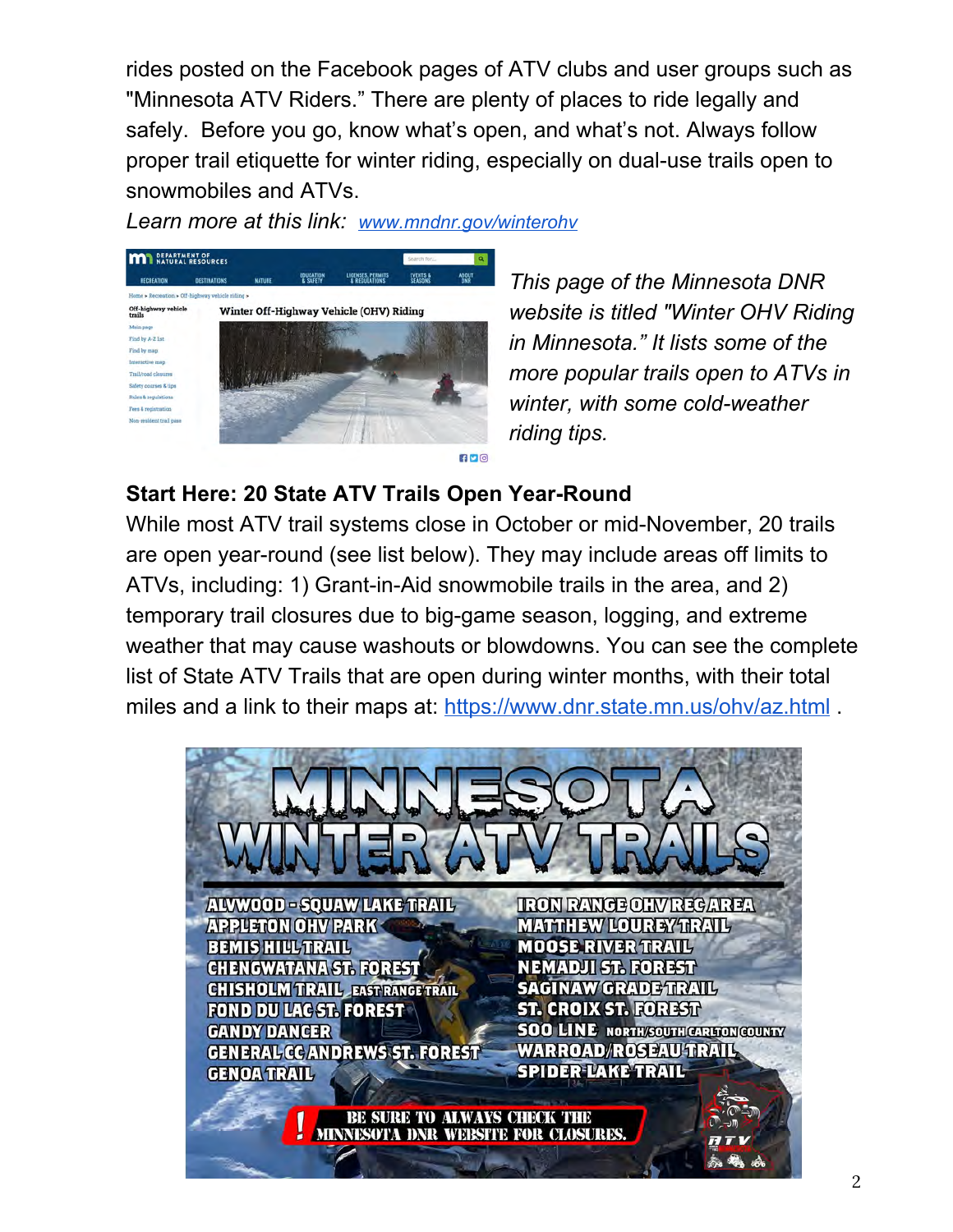

#### **Most Importantly, Know Before You Go**

This link takes you to the DNR website page that shows the current open/closed status of State ATV Trails and State Forest Roads. <https://www.dnr.state.mn.us/ohv/closures.html>

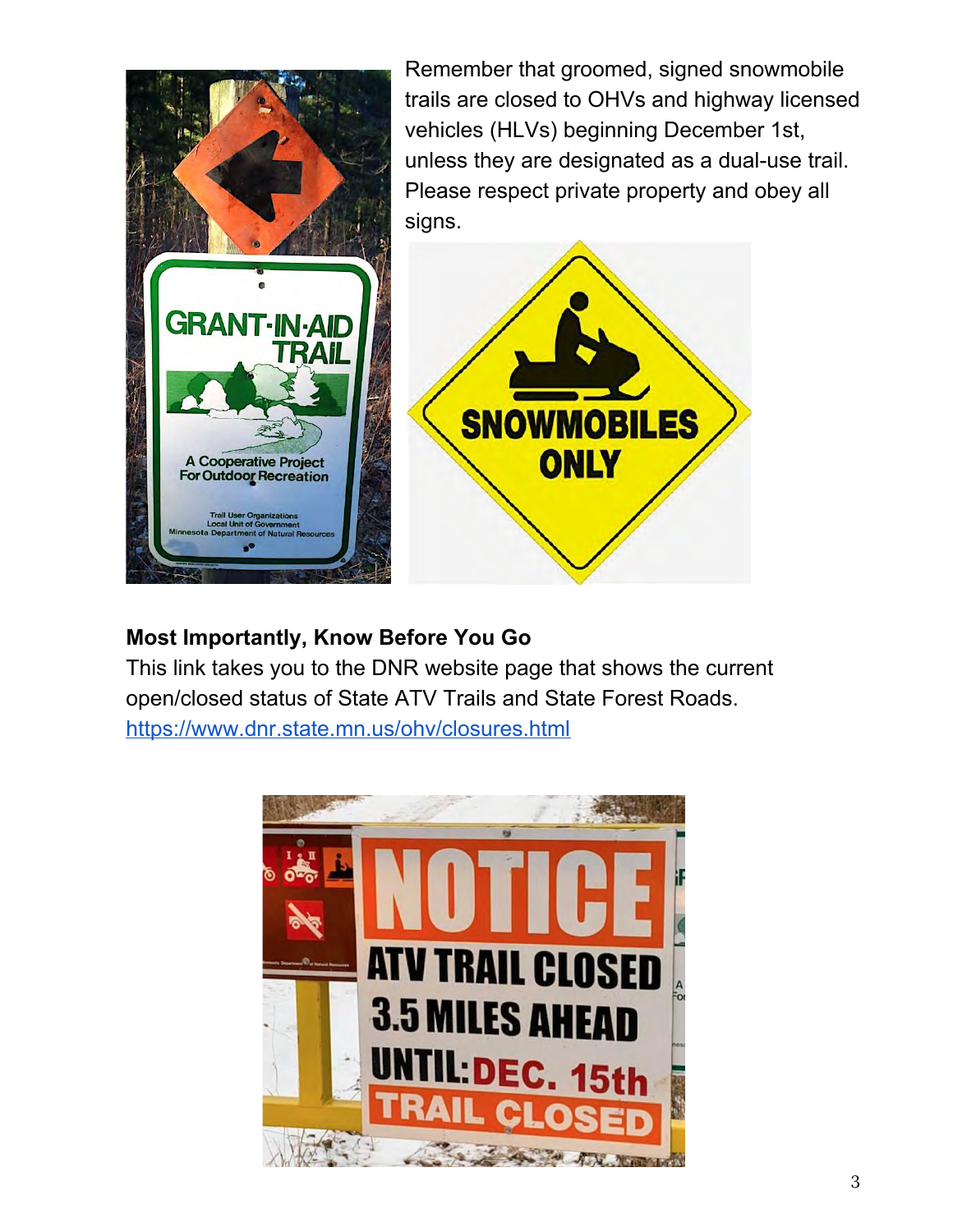## **Venture Out: On Minnesota's Two National Forests**

There are ATV winter riding opportunities in the Chippewa and Superior National Forests. Their Forest Roads fall into two main categories: "Open To Highway Legal Vehicles" and "Open To All Vehicles" (including OHVs). There are also routes designated as "Trails" on the National Forests.



## **Season dates include winter months**

Forest Roads in both National Forests are generally open May 1st and stay open through the fall and winter months to March 15th. However, some roads may vary in their

seasonal dates, and all roads are closed March 15 to May 1 during spring thaw, and may be temporarily closed at any time for logging, flooding and other conditions. Check with the National Forest offices for updates.



## **Maps printed and online**

Like all National Forests, the Chippewa and Superior have a Motorized Vehicle Use Map (MVUM), with regulations relating to OHV use. MVUMs serve as the main source of information for enforcement and are the final authority on use. MVUMs are not always reliable for navigation, however, as they may not show roads and trails that continue across state or county public lands. Printed MVUMs are available at the Forest Supervisor's office and Ranger District offices, and

online on the Forest websites. Maps are also available on the map stores of the Avenza Map app, and are geo-referenced to show a rider's GPS location on smartphones or tablets while riding.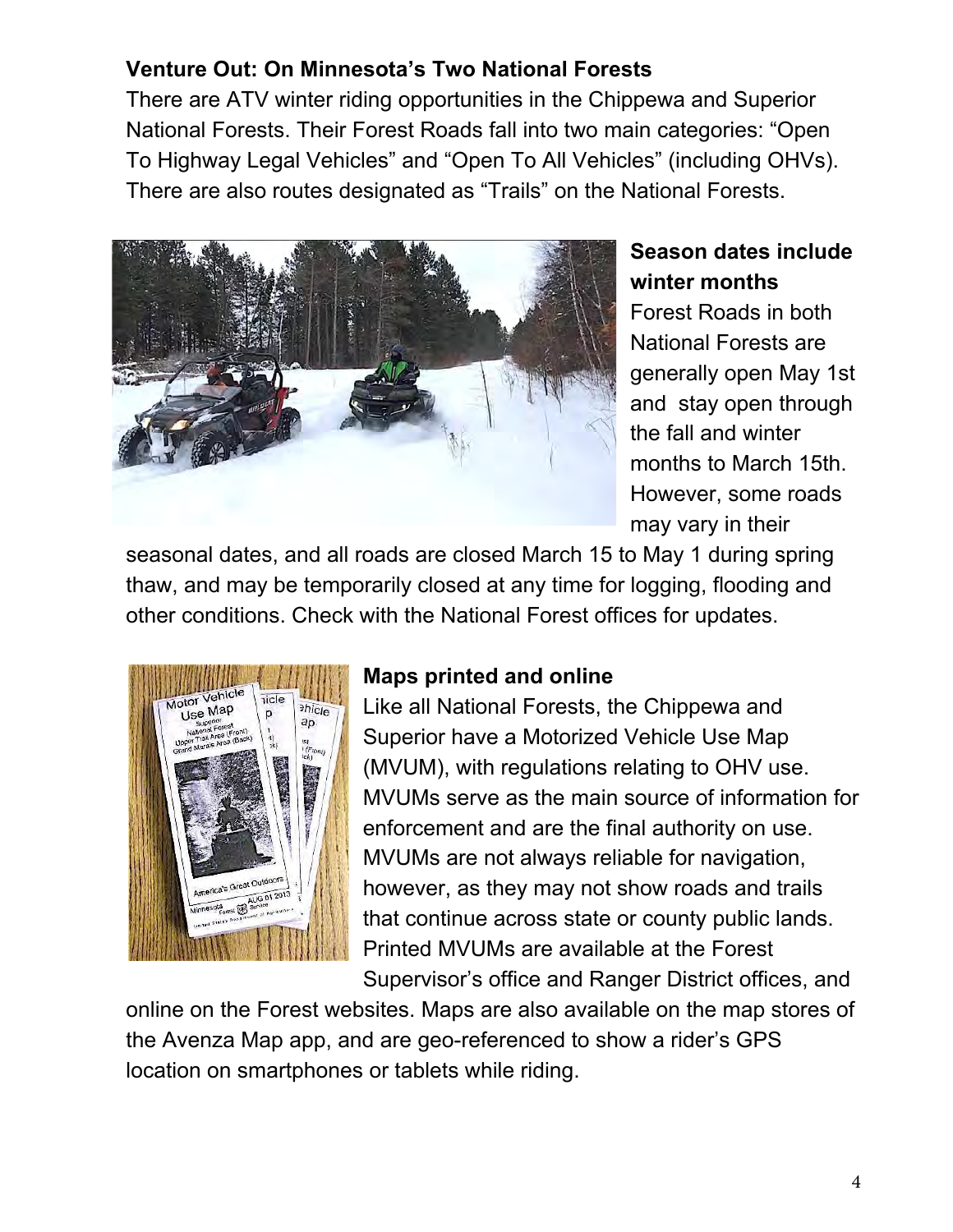Grant-in-Aid snowmobile trails on Forest Roads are off limits to ATVs unless marked as open on the MVUM. No cross-country travel is permitted. This includes big game retrieval, trapping or bear baiting.

**Caution:** Many Forest Roads were constructed by and paid for by the forest/logging industries. These routes are active in the winter so always use extreme caution in the vicinity of these operations. Heavy equipment and logging trucks have limited visibility. It is your responsibility to "Share The Road" and give them complete right-of-way.

*Learn more at these links:*

Chippewa National Forest page on OHV Recreation: [https://www.fs.usda.gov/activity/chippewa/recreation/ohv/?recid=26620&actid=93>](https://www.fs.usda.gov/activity/chippewa/recreation/ohv/?recid=26620&actid=93) Superior National Forest page on OHV Recreation: <https://www.fs.usda.gov/activity/superior/recreation/ohv>



## **Want To Stay Local?**

In many parts of Minnesota, winter riding opportunities on public lands are close by. This map shows counties (in blue) with one or more State ATV Trails and counties within National Forests that have some Federal Forest roads open during winter months. As always, there may be exceptions so be sure to know before you go, and follow the rules regarding OHV use in State and Federal Forests based on their classification.



## **A Unique Riding Opportunity: Groomed Dual-Use Trails**

Some trails groomed during winter months in the Nemadii and St. Croix State Forests are open to both snowmobiles and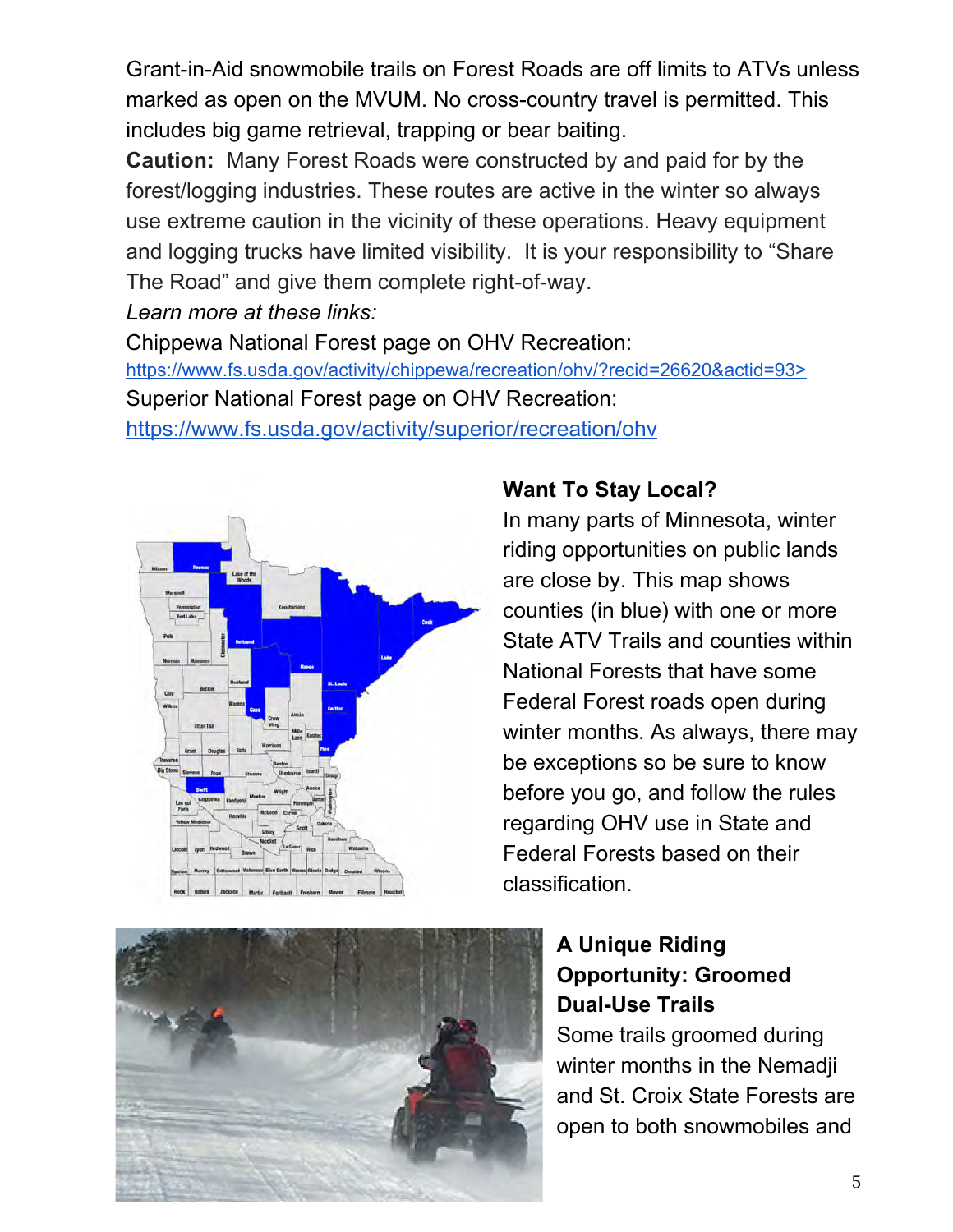ATVs (Class 1 and 2), but only when the air temperature is 30° F or lower to preserve a good trail condition. Grooming, done by the DNR, is funded by both the ATV and snowmobile dedicated funds. Watch for signs regarding air temperature. And pay close attention to signs to make sure you're not on snowmobile-only trails. Maps in the 2020 DNR OHV Trail Atlas show trails open during winter months. They are also available on the DNR website and on the Avenza app map store.





## **Other Trails Open To Both Snowmobiles and ATVs**

-The Chisholm Trail is groomed, 25 miles long and maintained by the Northern Traxx ATV Club.

-On the Soo Line North Trail and Soo Line South Trail, the segments in Carlton County are open to ATVs year-round.

-Parts of the Gandy Dancer Trail are shared with snowmobiles.

-ATVs are permitted on the Matthew

SOO LINE TRAIL **ENOLA TO SUPERIOR-114 MILES Y OF CARLTON COUNT** അ്

Lourey Trail from Harlis Road in the Nemadji State Forest to County Road 173 in the St. Croix State Forest.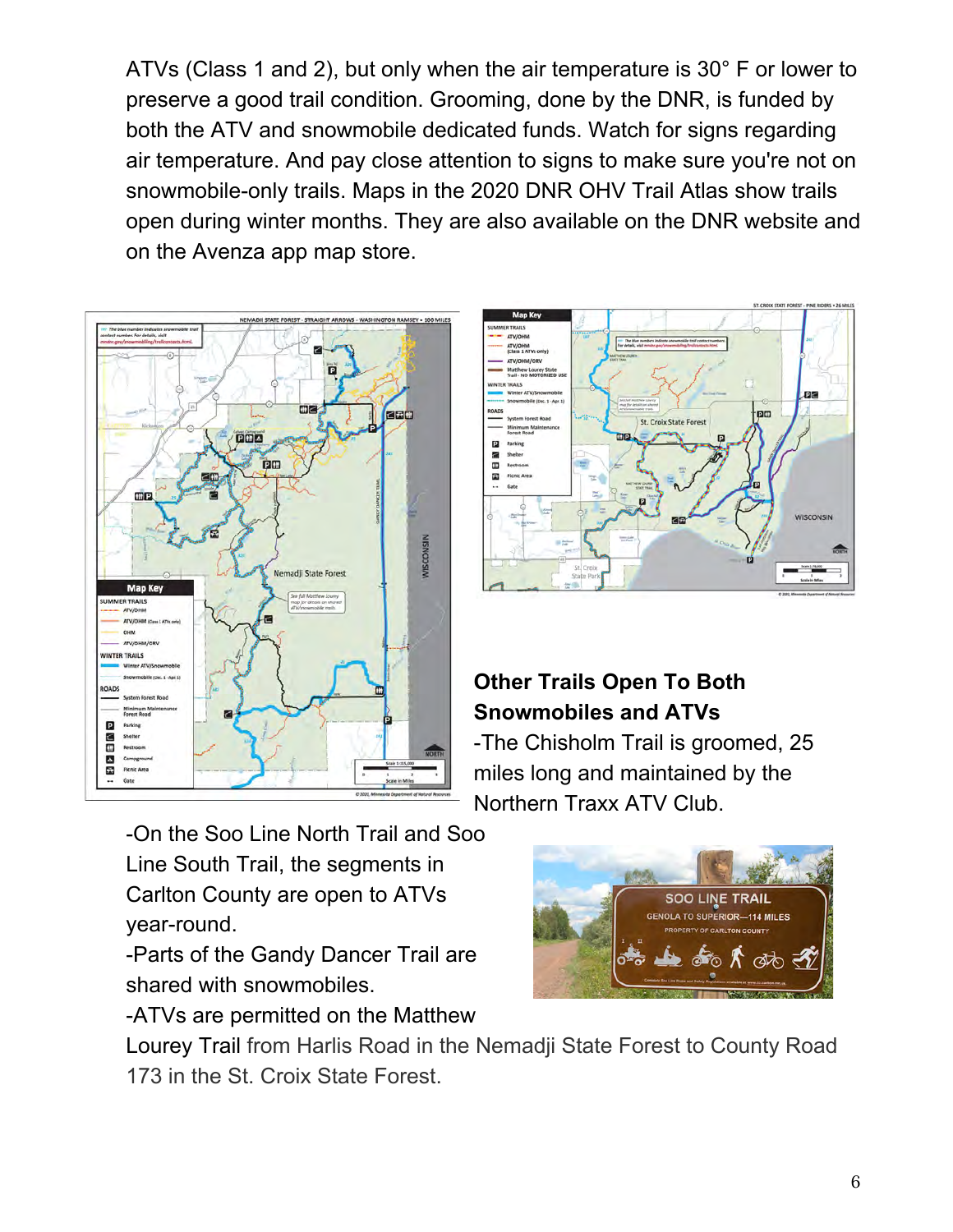## **Proper trail etiquette when riding on a groomed trail open to ATVs:**

- In air temperatures above 30° F, especially if it is sunny, wheels rut up the groomed trail. For the safety of everyone, including trail groomers, don't drive on a groomed trail if the outside temperature is above 30° F.

- If the forecast is for temperatures to go above 30° F, plan ahead. Make sure you are off the groomed trails during that time.

- Stay on your side of the trail at all times. Be especially cautious when approaching narrow or winding sections of the trail.

-Stay to the right when meeting other ATVs or snowmobiles.

-ATVs are slower than snowmobiles on groomed trails, so if snowmobiles come up behind you, pull over and let them go past.

- If you are sliding down the trail sideways or come around a corner sideways, that is considered Careless Driving; you will be fined.

- Run in 4-wheel drive to reduce wheel spin. Wheel spin causes more impact to the groomed snow surface, so minimize that impact.

- Side-by-Side ATVs are much wider than a snowmobile, so make sure you remain on your half of the trail. If you can't fit on one half of the trail, then you are too wide for that trail, don't go there.

#### **Please Note: Parking Can Be Tough**

Most access roads and parking areas are not plowed during the winter. A few parking areas in the Nemadji State Forest may be plowed when conditions allow. According to Mary Straka, DNR Area Supervisor in Moose Lake, ATV clubs can include a line item for winter plowing in the grant application for the ATV trail systems they maintain in the GIA program.



## **Go Deep: A Place For Tracked Vehicles To Ride**

State and Federal Forest roads that are open to OHVs and are not part of a groomed snowmobile trail give riders with tracked ATVs a unique riding opportunity during the winter.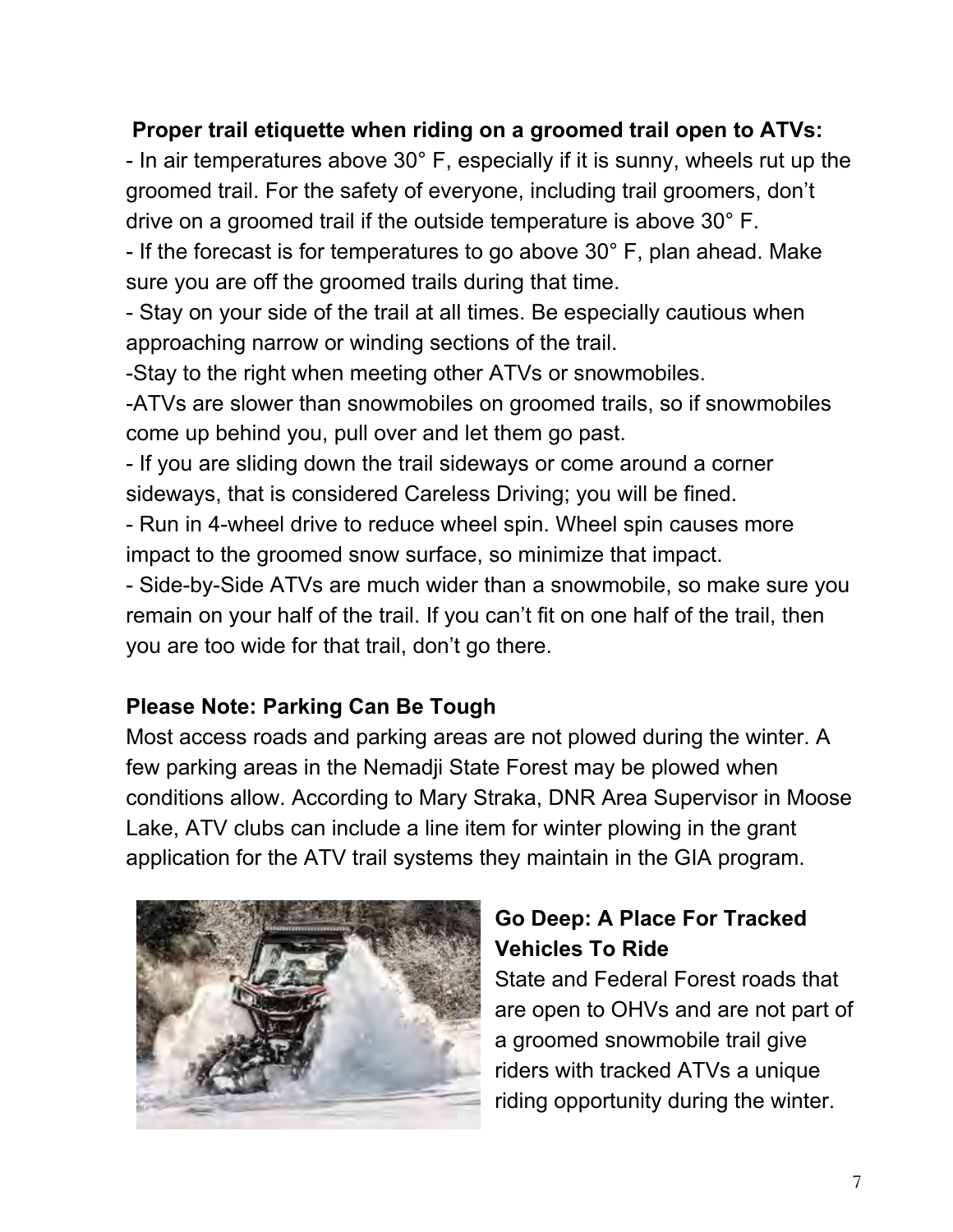**Please note: When tracks are attached to a Class 1 or Class 2 ATV, the vehicle no longer falls under the DNR's definition of an ATV and must be registered as an ORV. In addition, tracked ATVs do not meet the definition of a snowmobile and are not allowed on any groomed snowmobile trail or dual-use trail.**



## **Land Of 10,000 (Frozen) Lakes**

Riding on lakes when the ice is considered thick enough is a great way to enjoy winter. Know the rules. According to DNR regulations: "A person may not drive or operate an ATV at a speed exceeding 10 mph on the frozen surface of public waters

within 100 feet of a person not on an all-terrain vehicle or within 100 feet of a fishing shelter." All other ATV

regulations apply during winter months.





## **The Cold Hard (And Fun) Facts**

-There are many ATV winter riding opportunities in Minnesota. -Always follow proper trail etiquette, especially on dual-use trails.



-Dress for winter, bring extra clothes and never ride alone. -Follow the same DNR regulations you do the rest of the year.

-Tell someone where you will be riding before you head out.